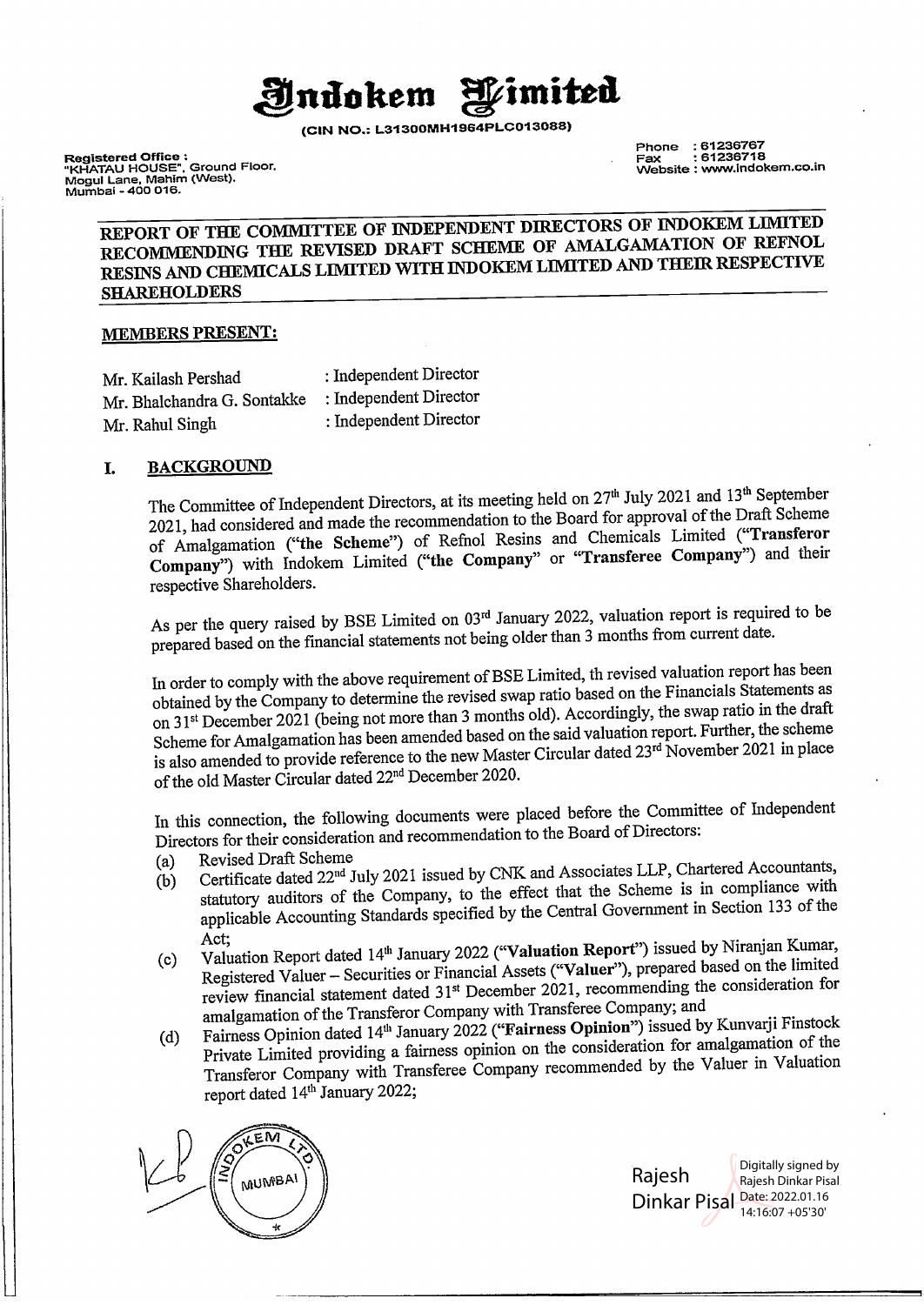

**(CIN NO.: L31300MH1964PLC013088)** 

**Registered Office : "KHATAU HOUSE", Ground Floor. Mogul** Lane, **Mahim (West). Mumbai - 400 016.** 

**Phone : 61236767 Fax : 61236718 Website : www.indokem.co.in** 

## II. **SALIENT FEATURES OF THE SCHEME**

The Committee considered and observed that the draft Scheme provides for the Amalgamation of Transferor Company with the Transferee Company.

Upon this scheme becoming effective on the Effective Date, Transferor Company shall stand automatically dissolved as an integral part of this scheme.

## ID. **RATIONALE FOR THE SCHEME**

The Transferor Company and the Transferee Company are engaged in similar lines of business and complement each other. With an intent to expand the business and achieve larger product portfolio, economies of scale, efficiency, optimisation of logistic and distribution network and other related economies by consolidating the business operations being managed by different management teams, the Board of Directors of the Transferor Company and the Transferee Company propose to consolidate the business of the Transferor Company with the Transferee Company. The proposed amalgamation of the Transferor Company with Transferee Company would inter alia have the following benefits:

- 1. Creation of a combined entity, hosting all products under the Transferee Company, thereby resulting in diversified portfolio of products, economies of scale, operational rationalization, efficiency of management and maximizing value for the shareholders.
- 2. Greater synergies between businesses and optimum use of manufacturing facilities, marketing strength, R & D facilities, Certifications resulting in productivity gains thereby maximizing value for the shareholders.
- <sup>10</sup> for the shareholders.<br>3. Optimum use of infrastructure and organizational efficiency by pooling of financial, managerial and technical resources, personnel, capabilities, skills, expertise and technologies of Transferor Company and Transferee Company thereby significantly contributing to the future growth and maximizing shareholder value.
- 4. Better financial leverage, resulting in greater efficiency in cash and debt management and unfettered access to cash flow generated by the combined business, which can be deployed more efficiently, to realize higher profits for the combined entity.
- 5. Improved organizational capability and leadership, arising from the pooling of human capital, who have the diverse skills, talent and vast experience to compete successfully in an increasingly competitive industry.
- 6. Cost savings because of standardization and simplification of business processes, elimination of duplication and rationalization of administrative expenses.
- 7. Reduction in regulatory and legal compliances and avoidance of multiple records keeping.
- 8. Strengthening ability to face increasing competitive, regulatory, environmental and global risks; thereby resulting in sustainable and profitable long term growth for the combined entity.

In view of the aforesaid, the Board of Directors of the Transferor Company as well as the Board of Directors of the Transferee Company have considered and proposed the amalgamation of the entire undertaking and business of the Transferor Company with the Transferee Company. Accordingly, the Board of Directors of the Company have formulated this Scheme of Amalgamation for the the Board of Directors of the Company naveled and business of the Transferor Company within and<br>transfer and vesting of the entire undertakings and business of the Transferor Company within and



Rajesh Dinkar Pisal Date: 2022.01.16 Digitally signed by Rajesh Dinkar Pisal 14:16:32 +05'30'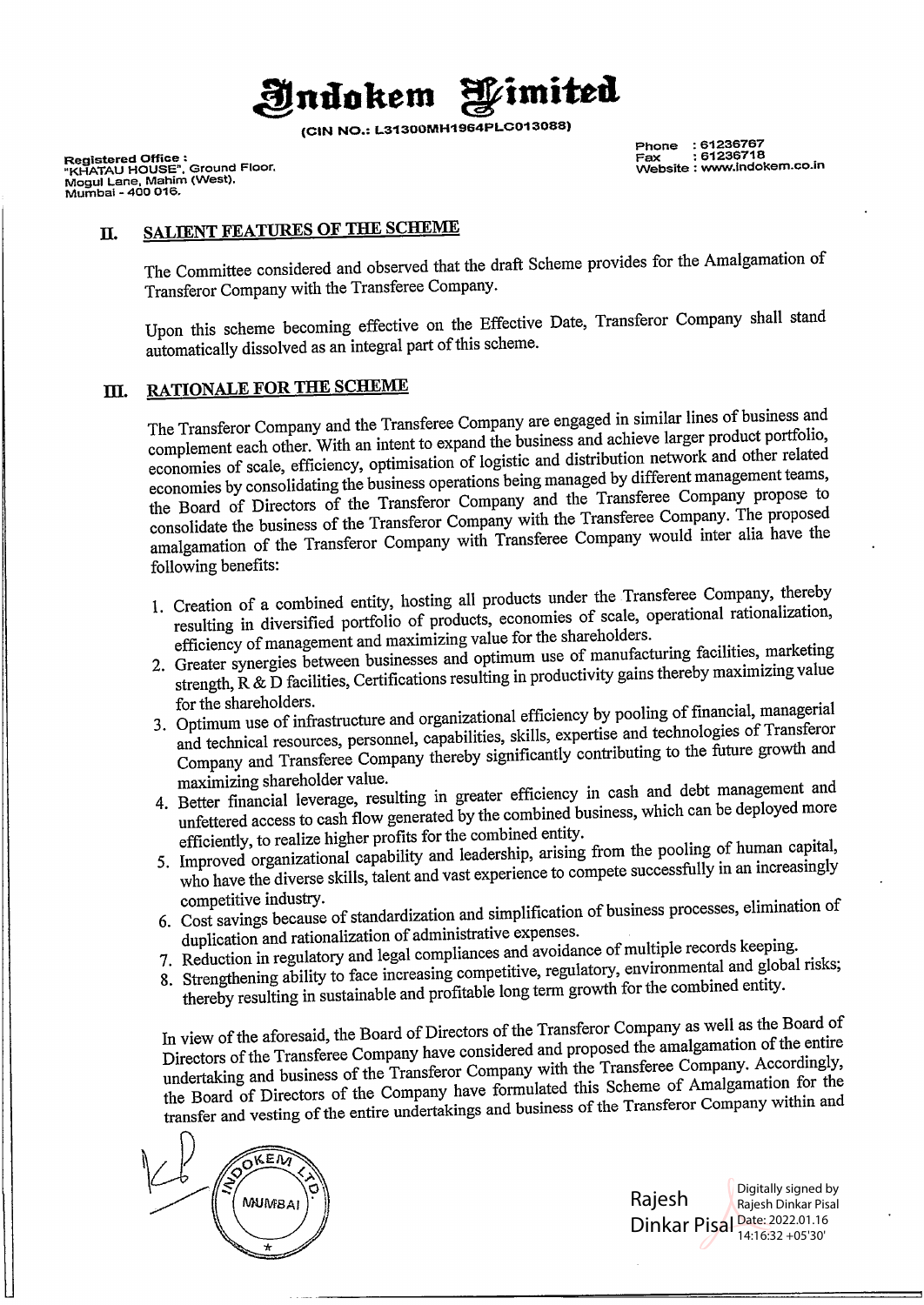

**(CIN NO.: L31300MH1964PLC013088)** 

**Registered Office : "KHATAU HOUSE", Ground** Floor. **Mogul** Lane, **Mahim (West), Mumbai - 400 016.** 

**Phone : 61236767 Fax : 61236718 Website : www.indokem.co.in** 

into the Transferee Company pursuant to the provisions of Sections 230 to 232 and other relevant provisions of the Act.

# IV. **VALUATION METHODS EVALUATED FOR THE SHARE EXCHANGE RATIO**

The Committee noted the explanation on valuation methodology provided in the Valuation report dated 14<sup>th</sup> January 2022 and agreed with the recommendation of registered valuer. The Committee then noted the share exchange ratio as under:

*"1,153 (One Thousand One Hundred and Fifty-Three) Equity share in Transferee Company of the face value of Rs. JOI- (Rupees Ten only) each, credited as fully paid-up for every 1,000 (One Thousand) Equity shares of Rs. I 01- (Rupees Ten only) fully paid-up held in Transferor Company. "* 

The representatives of Kunvarji Finstock Private Limited, thereafter confirmed that the proposed share exchange ratio involving issue of shares by Transferee Company as mentioned above is fair from a financial point of view.

## **V. SCHEME NOT DETRIMENTAL TO THE SHAREHOLDERS OF TRANSFEREE COMPANY**

The Committee members discussed and deliberated upon the rationale and salient features of the Scheme. In light of the same and the Valuation Report, Fairness Opinion and other documents presented before the Committee, the Committee is of the informed opinion that the draft Scheme is in the best interests of the Shareholders of the Transferee Company and not detrimental to the interest of the Shareholders, including the minority shareholders of the Transferee Company.

# **VI. RECOMMENDATION OF THE COMMITTEE**

The Independent Directors' Committee after due deliberations and due consideration of all the terms I ne independent Directors' Committee also and the January 2022, Fairness Opinion on Valuation report dated 14<sup>th</sup> January 2022 and the specific points mentioned above, recommends the draft Scheme for favourable consideration and approval by the Board, BSE Limited, SEBI and other appropriate authorities.

### **For** & **On Behalf Of Committee of Independent Directors oflndokem Limited**

άEΜ **MAUIMBAI** ionature Name: Mr. Kailash Pershad<sup>a</sup> DIN: 00503603 Date: 15th January 2022

Place: Mumbai

Rajesh Dinkar Pisal

Digitally signed by Rajesh Dinkar Pisal Date: 2022.01.16 14:16:58 +05'30'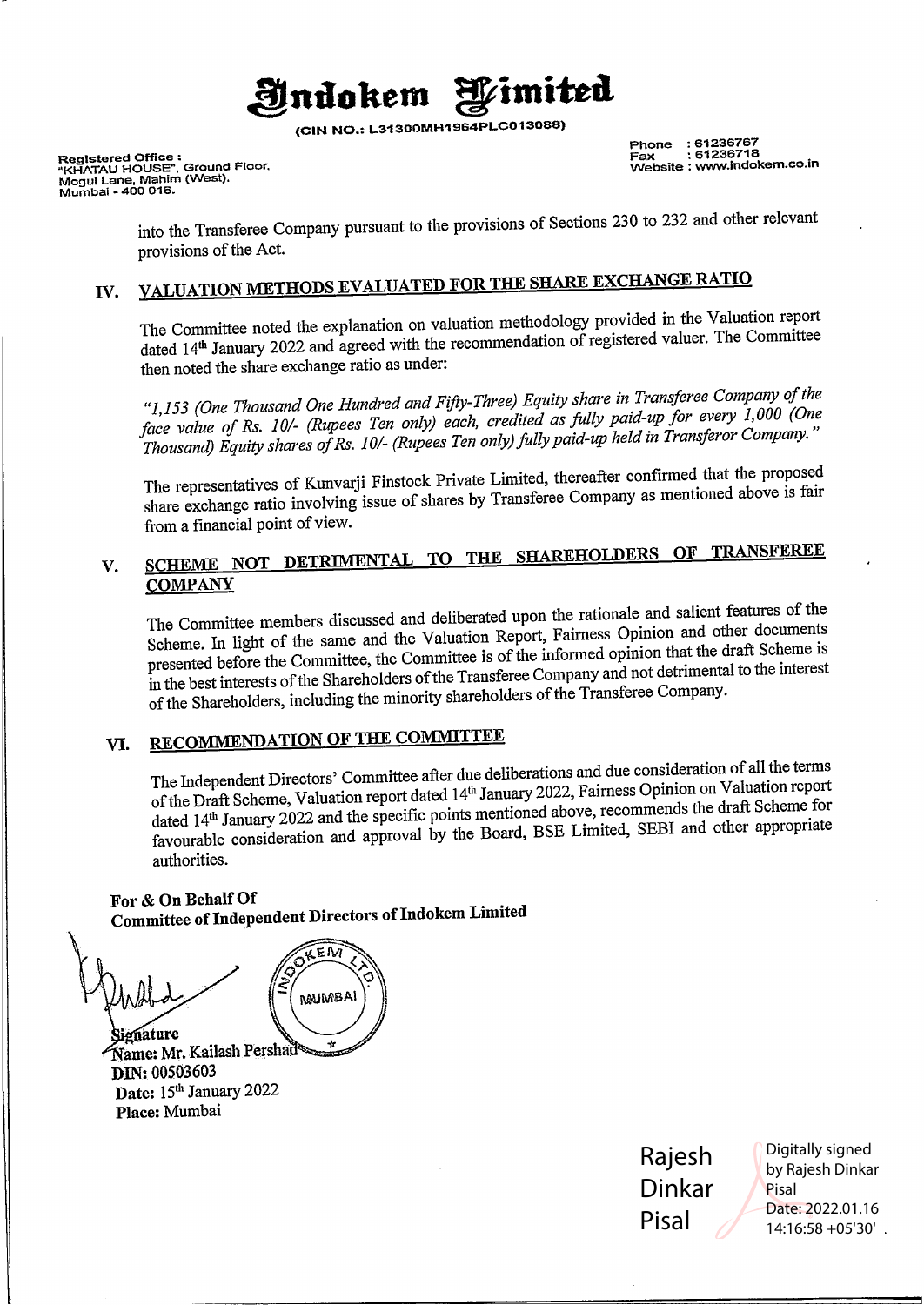Plot 23, Phase III, G.I.D.C., NARODA, Ahmedabad - 382330. INDIA Tel: +91 - 79-40209208, 40209209 Email: contact@refnol.com Website: www.refnol.com CIN No.L24200MH1980PLC023507 **REFNOL** 

### REPORT OF THE COMMITTEE OF INDEPENDENT DIRECTORS OF REFNOL RESINS AND CHEMICALS LIMITED RECOMMENDING THE REVISED DRAFT SCHEME OF AMALGAMATION OF REFNOL RESINS AND CHEMICALS LIMITED WITH INDOKEM **LIMITED AND THEIR RESPECTIVE SHAREHOLDERS**

### **MEMBERS PRESENT:**

Shri Bhalchandra Sontakke : Independent Director Shri Rahul Singh : Independent Director Shri Mukund Nagpurkar : Independent Director

#### I. **BACKGROUND**

The Committee of Independent Directors, at its meeting held on 27<sup>th</sup> July 2021 and 13<sup>th</sup> September 2021, had considered and made the recommendation to the Board for approval of the Draft Scheme of Amalgamation ("the Scheme") of Refinol Resins and Chemicals Limited ("the Company" or "Transferor Company") with Indokem Limited ("Transferee Company") and their respective Shareholders.

As per the query raised by BSE Limited on  $03<sup>rd</sup>$  January 2022, valuation report is required to be prepared based on the financial statements not being older than 3 months from current date.

In order to comply with the above requirement of BSE Limited, the revised valuation report has been obtained by the Company to determine the revised swap ratio based on the Financials Statements as on  $31<sup>st</sup>$  December 2021 (being not more than 3 months old). Accordingly, the swap ratio in the draft Scheme for Amalgamation has been amended based on the said valuation report. Further, the scheme is also amended to provide reference to the new Master Circular dated 23<sup>rd</sup> November 2021 in place of the old Master Circular dated 22<sup>nd</sup> December 2020.

In this connection, the following documents were placed before the Committee of Independent Directors for their consideration and recommendation to the Board of Directors:

- **Revised Draft Scheme**  $(a)$
- Certificate dated 17<sup>th</sup> July 2021 issued by B. R. Shah and Associates, Chartered Accountants,  $(b)$ statutory auditors of the Company, to the effect that the Scheme is in compliance with applicable Accounting Standards specified by the Central Government in Section 133 of the Act:
- Valuation Report dated 14<sup>th</sup> January 2022 ("Valuation Report") issued by Niranjan Kumar,  $(c)$ Registered Valuer – Securities or Financial Assets ("Valuer"), prepared based on the limited review financial statement dated 31<sup>st</sup> December 2021, recommending the consideration for amalgamation of the Transferor Company with Transferee Company; and



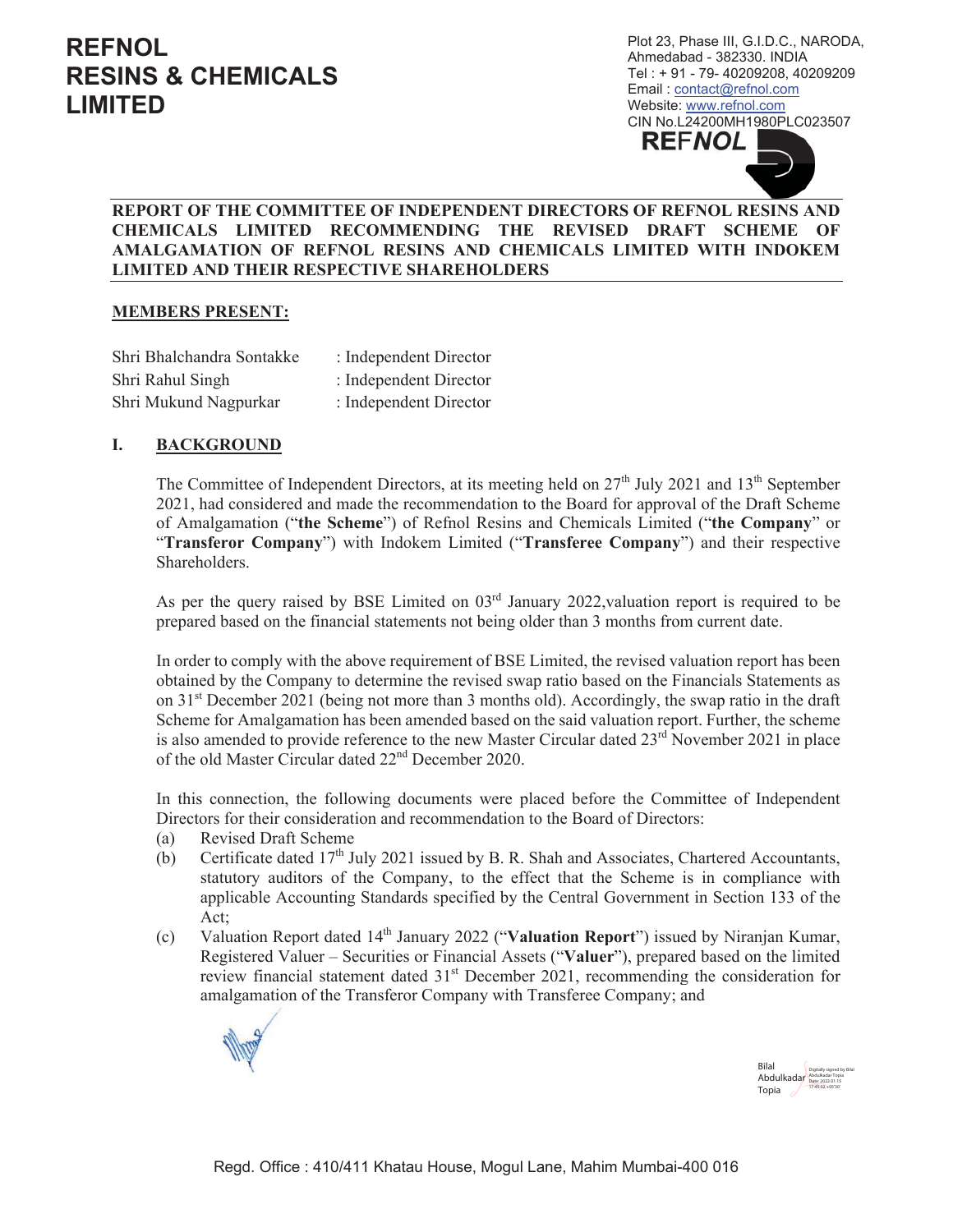Plot 23, Phase III, G.I.D.C., NARODA, Ahmedabad - 382330. INDIA Tel: +91 - 79-40209208, 40209209 Email: contact@refnol.com Website: www.refnol.com CIN No.L24200MH1980PLC023507 **REFNOL** 

Fairness Opinion dated 14<sup>th</sup> January 2022 ("Fairness Opinion") issued by Kunvarji Finstock  $(d)$ Private Limited providing a fairness opinion on the consideration for amalgamation of the Transferor Company with Transferee Company recommended by the Valuer in Valuation report dated 14<sup>th</sup> January 2022;

#### II. **SALIENT FEATURES OF THE SCHEME**

The Committee considered and observed that the draft Scheme provides for the Amalgamation of Transferor Company with the Transferee Company.

Upon this scheme becoming effective on the Effective Date, Transferor Company shall stand automatically dissolved as an integral part of this scheme.

#### Ш. **RATIONALE FOR THE SCHEME**

The Transferor Company and the Transferee Company are engaged in similar lines of business and complement each other. With an intent to expand the business and achieve larger product portfolio, economies of scale, efficiency, optimisation of logistic and distribution network and other related economies by consolidating the business operations being managed by different management teams, the Board of Directors of the Transferor Company and the Transferee Company propose to consolidate the business of the Transferor Company with the Transferee Company. The proposed amalgamation of the Transferor Company with Transferee Company would inter alia have the following benefits:

- 1. Creation of a combined entity, hosting all products under the Transferee Company, thereby resulting in diversified portfolio of products, economies of scale, operational rationalization, efficiency of management and maximizing value for the shareholders.
- 2. Greater synergies between businesses and optimum use of manufacturing facilities, marketing strength,  $R \& D$  facilities, Certifications resulting in productivity gains thereby maximizing value for the shareholders.
- 3. Optimum use of infrastructure and organizational efficiency by pooling of financial, managerial and technical resources, personnel, capabilities, skills, expertise and technologies of Transferor Company and Transferee Company thereby significantly contributing to the future growth and maximizing shareholder value.
- 4. Better financial leverage, resulting in greater efficiency in cash and debt management and unfettered access to cash flow generated by the combined business, which can be deployed more efficiently, to realize higher profits for the combined entity.
- 5. Improved organizational capability and leadership, arising from the pooling of human capital, who have the diverse skills, talent and vast experience to compete successfully in an increasingly competitive industry.
- 6. Cost savings because of standardization and simplification of business processes, elimination of duplication and rationalization of administrative expenses.



**Bilal** Abdulkad Abdulkadar Topia Date: 2022.01.15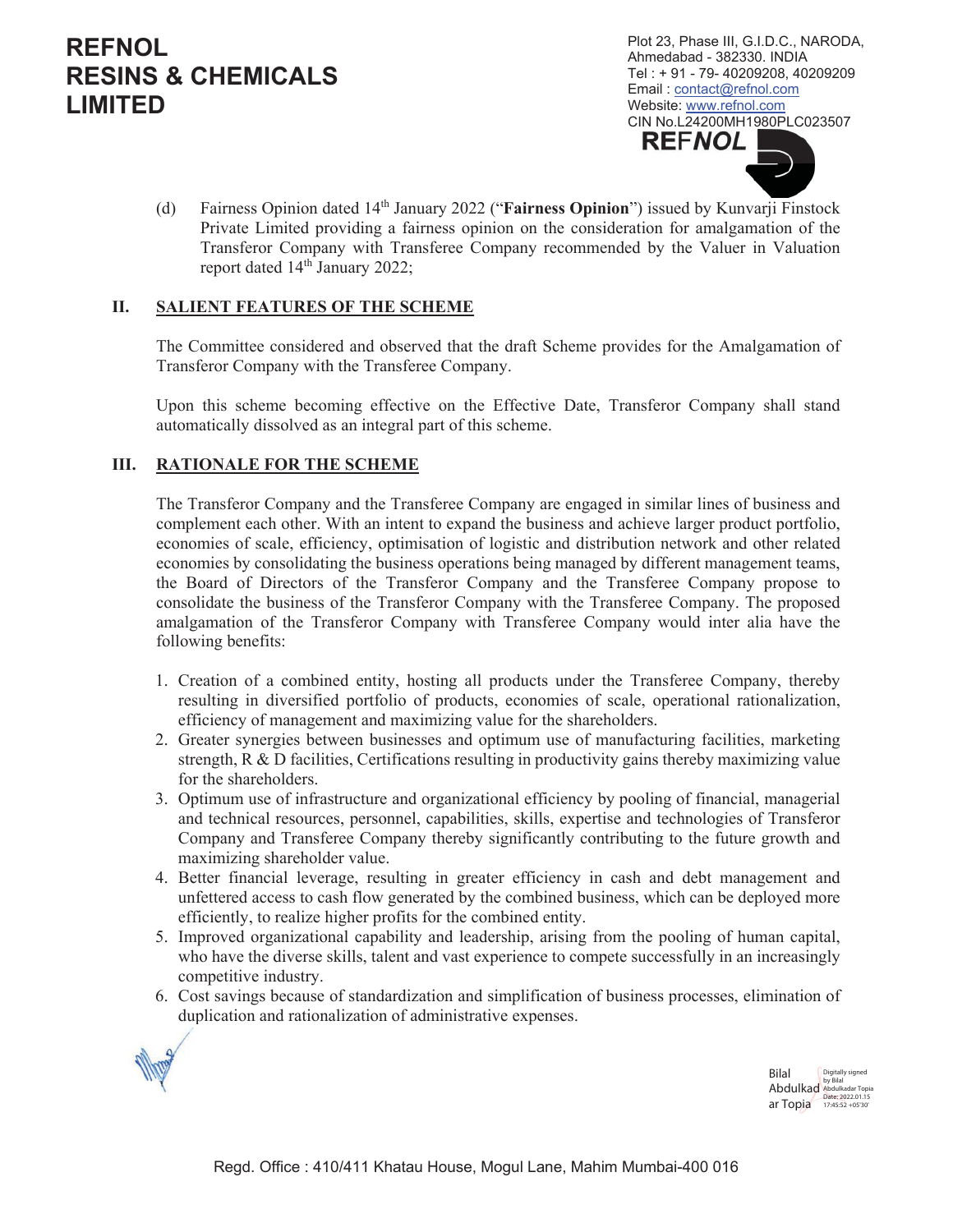Plot 23, Phase III, G.I.D.C., NARODA, Ahmedabad - 382330. INDIA Tel: +91 - 79-40209208, 40209209 Email: contact@refnol.com Website: www.refnol.com CIN No.L24200MH1980PLC023507 **REFNOL** 

- 7. Reduction in regulatory and legal compliances and avoidance of multiple records keeping.
- 8. Strengthening ability to face increasing competitive, regulatory, environmental and global risks; thereby resulting in sustainable and profitable long term growth for the combined entity.

In view of the aforesaid, the Board of Directors of the Transferor Company as well as the Board of Directors of the Transferee Company have considered and proposed the amalgamation of the entire undertaking and business of the Transferor Company with the Transferee Company. Accordingly, the Board of Directors of the Company have formulated this Scheme of Amalgamation for the transfer and vesting of the entire undertakings and business of the Transferor Company within and into the Transferee Company pursuant to the provisions of Sections 230 to 232 and other relevant provisions of the Act.

### IV. VALUATION METHODS EVALUATED FOR THE SHARE EXCHANGE RATIO

The Committee noted the explanation on valuation methodology provided in the Valuation report dated 14<sup>th</sup> January 2022 and agreed with the recommendation of registered valuer. The Committee then noted the share exchange ratio as under:

"1,153 (One Thousand One Hundred and Fifty-Three) Equity share in Transferee Company of the face value of Rs. 10/- (Rupees Ten only) each, credited as fully paid-up for every 1,000 (One Thousand) Equity shares of Rs. 10/- (Rupees Ten only) fully paid-up held in Transferor Company."

The representatives of Kunvarji Finstock Private Limited, thereafter confirmed that the proposed share exchange ratio involving issue of shares by Transferee Company as mentioned above is fair from a financial point of view.

#### $V_{\star}$ SCHEME NOT DETRIMENTAL TO THE SHAREHOLDERS OF TRANSFEREE **COMPANY**

The Committee members discussed and deliberated upon the rationale and salient features of the Scheme. In light of the same and the Valuation Report, Fairness Opinion and other documents presented before the Committee, the Committee is of the informed opinion that the draft Scheme is in the best interests of the Shareholders of the Transferee Company and not detrimental to the interest of the Shareholders, including the minority shareholders of the Transferee Company.



**Bilal** Abdulka Topia dar Topia 17:46:02 +05'30'